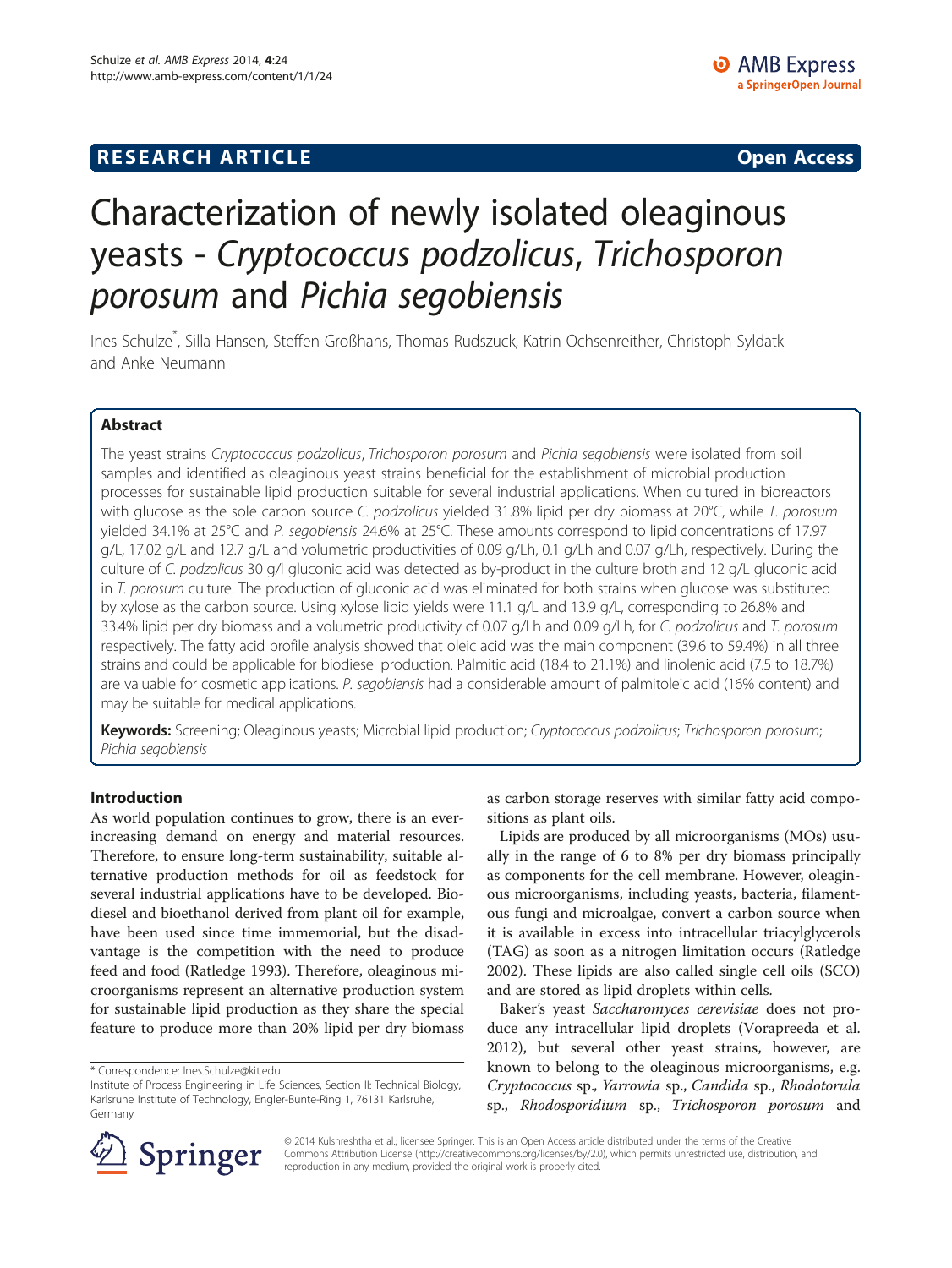Lipomyces sp. (Ratledge [1991\)](#page-10-0). Cryptococcus curvatus is one of the most known oleaginous microorganisms able to grow on several carbon sources, e.g. glucose, glycerol or xylose (Meesters et al. [1996;](#page-10-0) Zhang et al. [2011](#page-10-0)). Advantages of microbial oil production compared to plant oil is the short life cycle of microbes and the possibility of an in vitro production process not influenced by external factors such as venue, season or climate (Thiru et al. [2011](#page-10-0)).

The yield and type of lipid is dependent on several factors including the type of microorganism, the culture conditions and the chosen substrates (Li et al. [2008](#page-10-0); Griffiths and Harrison [2009](#page-9-0)). Yeast strains produce mainly fatty acids which are similar in composition to those in plant oils containing predominantly saturated or monounsaturated fatty acids with carbon lengths of C16 and C18 (Papanikolaou and Aggelis [2011](#page-10-0)). Other microorganisms e.g. microalgae or filamentous fungi are also able to produce significant amounts of poly unsaturated fatty acids (PUFAs) like  $\omega$ -3 or  $\omega$ -6 fatty acids, e.g. docosahexaeonic acid (DHA) or eicosapentaenoic acid (EPA) (Ward and Singh [2005\)](#page-10-0) which are usually extracted from fish oil. This knowledge permits the use of different microorganisms for different industrial applications.

Costs for microbial lipid production include the cost of the raw materials (chosen substrates), costs of the fermentation process (monitoring, control, labour, operating costs) and downstream processing costs. Fermentation costs are almost unchangeable. Substrate costs can be reduced by using low-cost substrates or waste material as carbon and nitrogen source. The greatest challenge for the downstream processing of intracellular lipid is overcoming the high energy costs for the cell disruption.

The establishment of an economic production process entails either attaining higher volumetric output of lipid or producing lipids with high value fatty acids. Therefore suitable microorganisms have to be identified or new strains have to be isolated from the environment which are able to grow on low-cost substrates, e.g. hemicellulosic wastes which include xylose as monomers.

Glucose can be converted by almost every microorganism. Therefore, it is suitable for screening experiments. However, many microorganisms, e.g. Pichia pastoris (Lee et al. [1986\)](#page-10-0) are able to convert xylanes, a constituent of hemicelluloses and polymer of xylose molecules. Hemicellulosic material is accessible in large quantities all over the world (Pan et al. [2009\)](#page-10-0) and can therefore be classified as low-cost substrate suitable as carbon source for oleaginous microorganisms. Soil samples contain old wood; hence products of decomposition like xylanes might be biotransformed by several soil microbes. Some of those microbes might belong to the group of oleaginous microorganisms showing the ability to convert xylose as carbon source into SCO. New

isolates from soil samples may therefore be qualified for the application in biotechnological processes using hemicellulosic feedstock as cost-efficient substrate.

This study aimed to identify new yeast isolates from soil samples for the production of SCO, which can be used as oil substitute for industrial applications in the cosmetic, pharmaceutical, nutritional or energy sectors. Furthermore, xylose as low-cost substrate should be examined and evaluated as carbon source for promising lipid producing isolates.

## Material and methods

## Microorganisms

The oleaginous yeast Cryptococcus curvatus (ATCC 20509) was used as a positive control for SCO production. Saccharomyces cerevisiae (DSM 11285) as a non oleaginous yeast was taken as the negative control for yeasts not able to produce SCO.

Characterized soil isolates used in this study were deposited at the DSMZ culture collection. CPOH4 Cryptococcus podzolicus as DSM 27192, SSOH12 Pichia segobiensis as DSM 27193 and TPST6 Trichosporum porosum as DSM 27194.

## Soil sample collection

Two samples were taken in summer time from peat bog soil in Kaltenbronn near Bad Wildbad in the black forest of Germany (sample 1: 48.720°N, 8.471°E, 894.4 m above sea level; sample 2: 48.716°N, 8.456°E, 911.8 m above sea level) and one soil sample was taken in summer time from a grassland in Karlsruhe (Baden-Württemberg, Germany, 48.98989°N, 8.40462°E, 116.7 m above sea level). All samples were taken at a depth of 5 cm. The soil samples were stored at −20°C.

## Yeast isolation from soil samples

A fraction of the collected soil sample (10 mg) was resuspended in 1 ml sterile demineralised water. An aliquot (100 μl) of the suspension was plated out on YM agar plates (3 g/L yeast extract, 3 g/L malt extract, 5 g/l peptone, 10 g/L glucose, 20 g/L agar, pH 7) containing antibiotic (10 mg/L ampicillin, 20 mg/L tetracycline). Agar plates were incubated at 20°C until 1 mm diameter colonies became visible. Each colony was picked and viewed under a microscope to determine if it was a yeast. For long-term storage the isolated strains were stored in glycerol stocks (15% w/w) at −80°C.

## Screening for oleaginous microorganisms with Sudan Black B staining

Isolated yeasts were cultivated on YM agar plates for 4 days at 20°C. Replica plates were prepared by transferring the colonies from the original agar plate to a round filter paper (size of agar plate, GE Healthcare Europe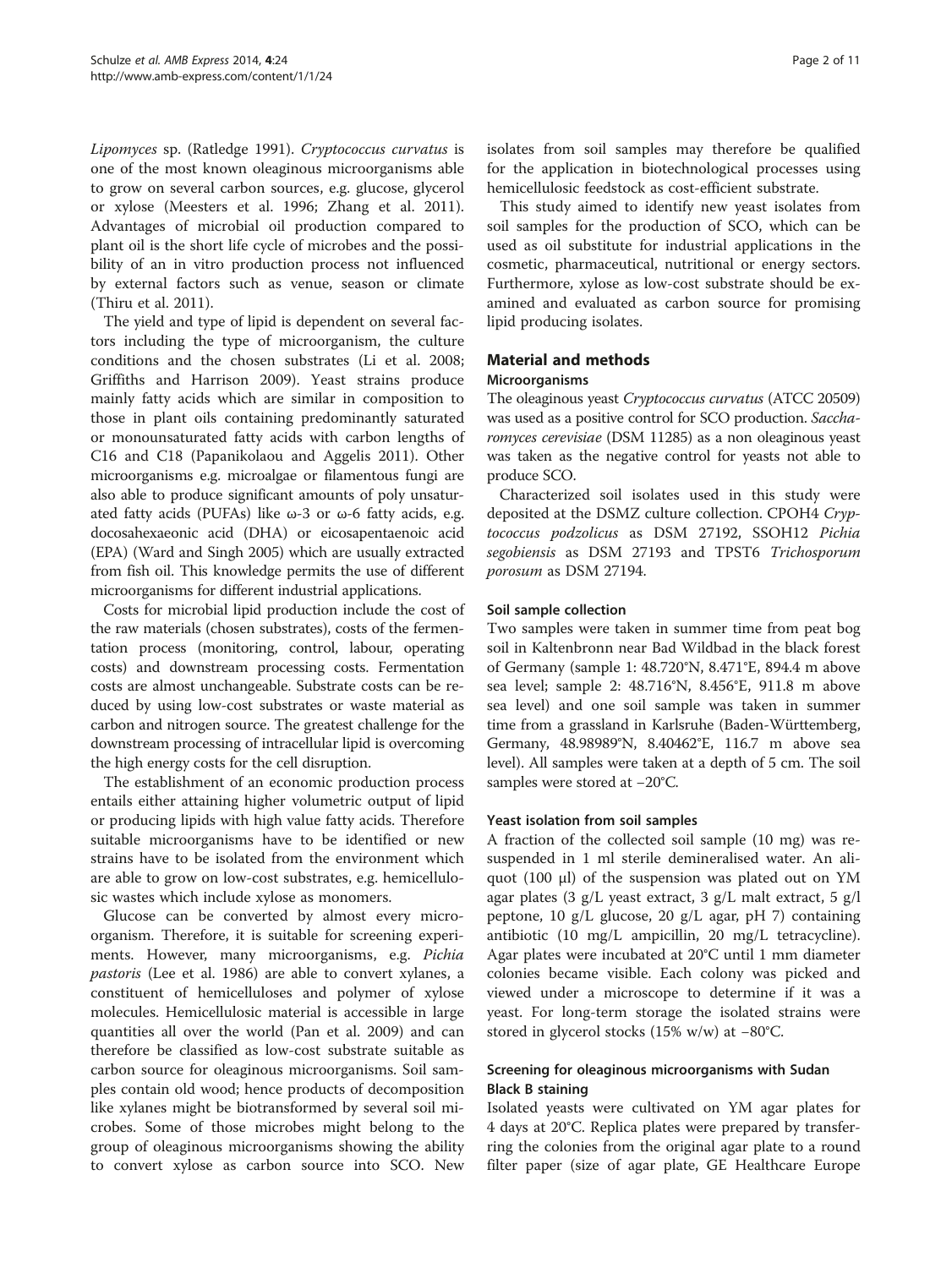GmbH, Freiburg, Germany, Whatman; Ref No 10311610). The filter paper was dried for 15 min at 60°C and subsequently stained for 20 min with 0.08% Sudan Black B in 96%-Ethanol (EtOH) solution under shaking. Afterwards the filter was washed twice for 5 min with 96% EtOH under shaking. Colonies which were stained blue could be potential oleaginous MOs with intracellular TAGs (Evans et al. [1985](#page-9-0)).

## Identification of the isolates

Genomic DNA was isolated using the commercial kit "Precellys Bacterial/ Fungal DNA-Kit" (PEQLAB Biotechnologie GmbH, Erlangen, Germany; 12-7511-00). Afterwards polymerase-chain reaction (PCR) fragments were produced applying universal primers ITS1 (5′-TC CGTAGGTGAACCTGCG-3′) (Eurofins MWG GmbH, Ebersberg, Germany) and ITS4 (5′-TCCTCCGCTTATTGA TATGC-3′) (Eurofins MWG GmbH, Ebersberg, Germany) (Fujita et al. [2001](#page-9-0)). PCR amplification was performed in a total volume of 50 μl. The composition of each PCR reaction was as followed: 5 μl PCR buffer (Dream Taq Green buffer, Thermo Scientific Fermentas, Schwerte, Germany; ♯B71), 5 μl of dNTP mixture (2 mM each) (Thermo Scientific Fermentas, Schwerte, Germany; #R0241), 1 μl ITS1 primer (10 μM), 1 μl ITS4 primer (10 μM) and 0.5 μl Dream Taq DNA polymerase (Thermo Scientific Fermentas, Schwerte, Germany; EP0701) were filled up with PCR water (Carl ROTH GmbH, Karlsruhe, Germany; T143.4). The PCR amplification started with 95°C for initial denaturation, followed by 30 cycles of denaturation at 95°C for 30 s, annealing at 48°C for 30 s, and extension at 72°C for 1 min. The final extension was done at 72°C for 10 min. PCR products were visualized on 1% agarose gel (1× TAE-buffer: 40 mM Tris base, 1 mM EDTA, pH 8 adjusted with acetic acid; 0.1 μg/ml ethidium bromide) after carrying out gel electrophoresis of each PCR amplification product and 6 μl Quick Load 1 kb DNA Ladder (New England Biolabs, Frankfurt/Main, Germany; N0468 S) with  $1 \times$  TAE buffer at 100 V for 1 h. Distilled water was used as negative control. The amplified DNA (including the 5.8 S rDNA) was sequenced by GATC Biotech Corporation (Konstanz, Germany). Alignments were performed via MEGABLAST with NCBI database [\(http://](http://www.ncbi.nlm.nih.gov/) [www.ncbi.nlm.nih.gov/\)](http://www.ncbi.nlm.nih.gov/).

## Cultivation in shake flasks

YM medium (3 g/L yeast extract, 3 g/L malt extract, 5 g/l peptone, pH 7) was supplemented with glucose to an initial concentration of 50 g/L glucose. 50 ml initial culture volume filled in 500 ml conical shake flasks with an initial optical density  $(OD_{600})$  of 0.5 were incubated at 130 rpm at 25°C for 120 hours. Every 24 hours 35 g/L glucose was repeatedly added to ensure that the carbon source was in excess.

#### Cultivation in bioreactors

For the cultivation in the bioreactor a mineral salt medium was used, formulated on a phosphate buffer at pH 5 (8.99 g/L KH<sub>2</sub>PO<sub>4</sub> and 0.12 g/L Na<sub>2</sub>HPO<sub>4</sub>\*2H<sub>2</sub>O) which was based on the medium used in Meesters et al. ([1996\)](#page-10-0). The medium constituents were 0.1 g/L sodium citrate\*2H<sub>2</sub>O, 0.1 g/L yeast extract, 0.2 g/L MgSO<sub>4</sub>\*7H<sub>2</sub>O, 4.72 g/L  $(NH_4)_2SO_4$  (refers to 1 g/L N). Once a day the culture broth was supplemented with 2 ml trace elements solution (4 g/L CaCl<sub>2</sub>\*2H<sub>2</sub>O, 0.55 g/L FeSO<sub>4</sub>\*7H<sub>2</sub>O, 0.475 g/L citric acid, 0.1 g/L ZnSO<sub>4</sub>\*7H<sub>2</sub>O, 0.076 g/L  $MnSO<sub>4</sub><sup>*</sup>H<sub>2</sub>O$ , 100 μl 18 M  $H<sub>2</sub>SO<sub>4</sub>$ ) and 2 ml salt solution (20 g/L MgSO<sub>4</sub>\*7H<sub>2</sub>O, 10 g/L yeast extract) per 100 ml cultivation medium. Precultures were prepared in conical shake flasks with initial  $OD_{600}$  of 0.5 and 120 rpm. Fermentation was performed in a 2.5 L fermentor (Infors HT, Bottmingen, Switzerland; Minifors fermentor) with 1 L initial culture medium, initial  $OD_{600}$  of 1, at 600 rpm and with 1 vvm aeration rate without control of dissolved oxygen (pO<sub>2</sub>) for at least 188 h. CPOH4 was grown at  $20^{\circ}$ C, SSOH12 and TPST6 at 25°C. The control of pH was done automatically by addition of  $4 \text{ M H}_3\text{PO}_4$  and  $4 \text{ M NaOH}$ in each fermentor, Contraspum A 4050 HAC (Zschimmer und Schwarz GmbH und Co KG, Lahnstein, Germany) was applied as antifoam agent. Initial glucose or xylose concentration was 50 g/L. Each day the carbon source was replenished to a maximum concentration of 90 g/L after determining the actual concentration. A minimum of five samples were taken per day (four samples à 3 ml for the determination of  $OD_{600}$ , dry biomass (g/L), carbon and nitrogen source and by-products; one sample à 20 ml for lipid analysis (% lipid/dry biomass) via gas chromatography).

## Sample preparation for dry biomass and analysis of supernatant

Dry biomass was analyzed gravimetrically. A 1 ml aliquot of the culture fluid was transferred into a predried and preweighed 1.5 ml reaction tube and centrifuged at 13,000 rpm for 5 min. The supernatant was collected and used for the determination of glucose and  $NH<sub>4</sub>$ . The cell pellet was washed with 800 μl saline (0.9% NaCl), dried at 60°C for 24 h and weighed.

## Analysis of NH<sup>+</sup><sub>4</sub>, glucose, xylose, ethanol, gluconic acid

All components were measured in triplicates with enzymatic test kits. D-Glucose (10716251035), ethanol (10176290035) and gluconic acid (10428191035) were purchased at R-Biopharm AG (Darmstadt Germany). NH4 <sup>+</sup> was measured via Spectroquant kit (Merck KGaA, Darmstadt, Germany 1.14752.0001). D-Xylose assay kit was taken for the concentration of xylose (Megazyme, Bray, Ireland; K-XYLOSE).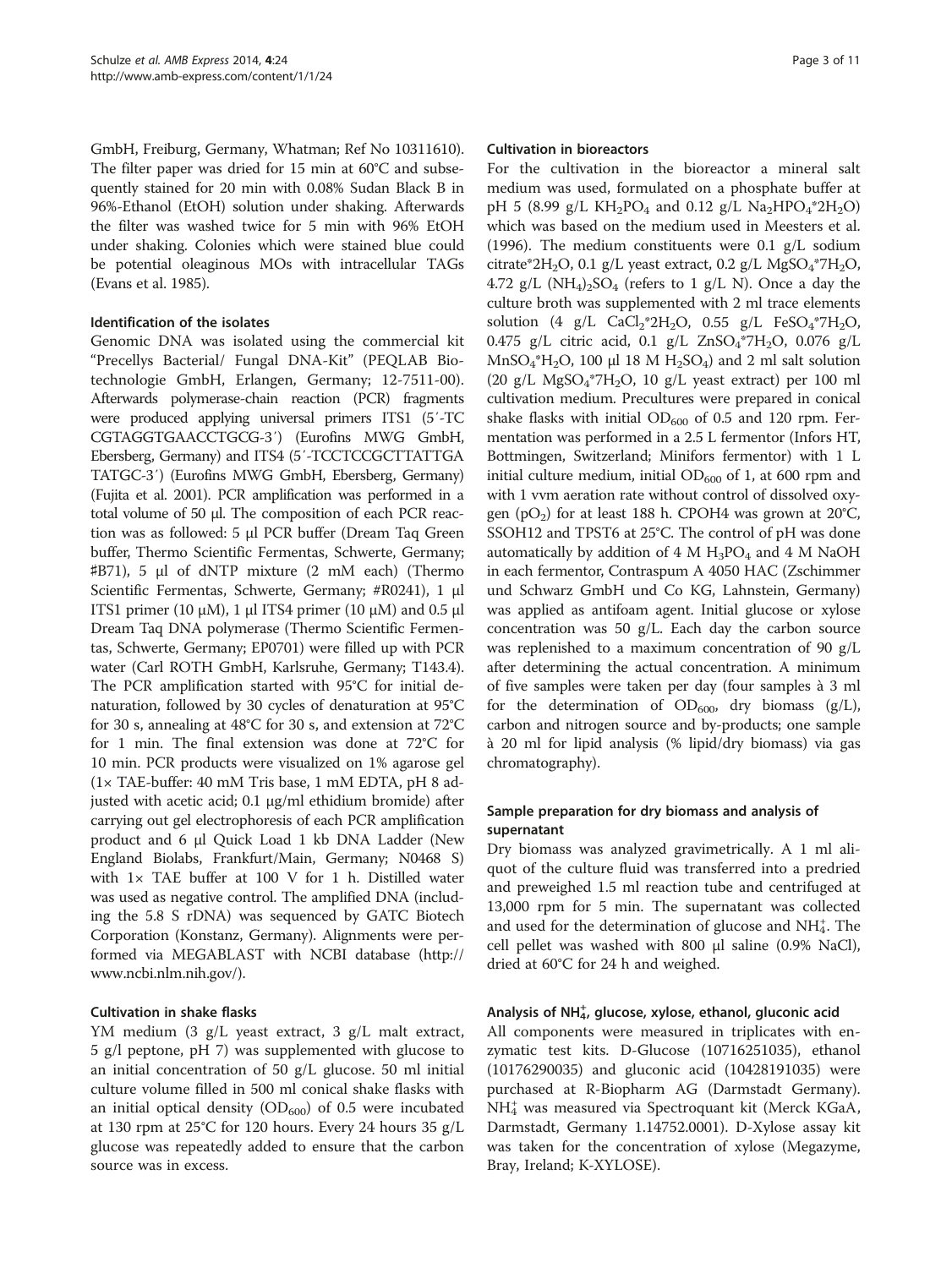#### HPLC analysis of organic acids

The pure supernatant was taken to measure five different organic acids (gluconic, malic, citric, succinic and fumaric acid) using a standard HPLC device (Agilent 1100 Series, Agilent Technologies Deutschland GmbH, Böblingen, Germany) equipped with a  $150 \times 4.6$  mm HPLC column Synergi™ 4 μm Fusion-RP 80 Å (Phenomenex, Aschaffenburg, Germany; 00 F-4424-E0) at 30°C column temperature. 20 mM  $KH_2PO_4$  pH 2.5 (A) and 100% Methanol (B) were used as eluents to drive the following temporal gradients. 0–0.5 min 100% eluent A, 0.5-10 min increase of eluent B from 0% to 10%, 10–12 min decrease of eluent B from 10% back to 0% and 12–14 min again 100% eluent A. 10 μL sample was injected, a flow rate of 1 ml/min was adjusted and peaks were detected via UV at 220 nm.

#### Lipid analysis

A 20 ml aliquot of the culture broth was centrifuged (4,700 rpm 5 min), the pellet was resuspended in saline (0.9% NaCl) and again centrifuged (4,700 rpm, 5 min). The supernatant was discarded and the pellet was freeze dried (−30°C, 0,370 mbar). Preparation for the quantitative and qualitative gas chromatographical analysis was done in a one-step-procedure by direct esterification plus extraction. A portion (20 mg) of freeze dried biomass was weighed into a 15 ml glass falcon with teflon cap. 1.5 ml hexane and 0.5 ml of 2 mg/ml internal standard (methyl benzoate) dissolved in hexane were added as solvent for the extraction of lipid. In addition, 2 ml  $15\%$  H<sub>2</sub>SO<sub>4</sub> in methanol was added for the esterification step. Each sample was heated up to 100°C for 2 h with continuous shaking. After cooling on ice, 1 ml demineralised water was added. The mixture was centrifuged for 5 min at 2,500 rpm. 1 μl of the upper phase, containing the fatty acid methyl esters extract, was analyzed via chromatography (Agilent Technologies, 6890 N Network GC-System). The instrument was equipped with a DB-Wax column (l: 30 m d: 0.25 mm, Agilent Technologies Deutschland GmbH, Böblingen, Germany; 122–7032), a flame ionization detector and working with a pressure of 1.083 bar and initial temperature of 40°C. The column temperature was increased from 40°C to 250°C with a rate of 8°C/min. The temperature was held at 250°C for 10 min before cooling down to 40°C. The total fatty acid content and the identification of fatty acids were performed using the standard RM3 FAME Mix (Sigma Aldrich, Taufkirchen, Germany; 07256-1AMP) and Marine FAME Mix (Acid Methyl Ester Marine Oil FAME Mix) (Restek GmbH, Bad Homburg, Germany; 35066). Fatty acids which represented less than 1% of total fatty acids were combined to "trace fatty acids".

#### Accession numbers

The following EMBL accession numbers have been assigned for the fungal ribosomal genes of the isolates:

CPOH4 Cryptococcus podzolicus as HG737350, SSOH12 Pichia segobiensis as HG737349 and TPST6 Trichosporum porosum as HG737348.

## **Results**

#### Screening and identification of yeast isolates

Four different yeast strains in total could be isolated from three soil samples. Three isolates arose from peat bog samples and one isolate (TPST6) from grass land soil sample. Peat bog soil is assumed to contain a high level of carbon compared to nitrogen. Three out of those four yeast isolates were identified as potential lipid producers using the Sudan Black B staining technique on agar plates supplemented with antibiotic. The sequences of ITS region were compared with the nucleotide data base using the NCBI-blast tool. SSOH12 showed highest genetic agreement with Pichia segobiensis closely followed by Scheffersomyces stipitis which is a synonym of Pichia stipitis. CPOH4 was identified as Cryptococcus podzolicus. TPST6 was identified as Trichosporon porosum. The results are presented in Table [1](#page-4-0). The fourth isolated yeast which could not be identified as oleaginous showed highest agreement to Candida shehatae, but was not further investigated in this study.

#### Shake flask cultivation

All isolates were cultivated in 500 ml shake flasks containing YM medium supplemented with 50 g/L glucose. The flasks were incubated at 25°C for 120 hours. C. curvatus, a well known oleaginous yeast, was taken as the positive control and S. cerevisiae as the negative control. Glucose was taken as standard carbon source and was held in excess throughout the fermentation period. The pH value did not decrease below 4 in all cultivations. The results are presented in Figure [1](#page-4-0). As expected, the oleaginous yeast C. curvatus yielded more than 40% lipid per dry biomass whereas *S. cerevisiae*, a typical non-oleaginous microorganism, yielded less than 10% lipid per dry biomass corresponding to the normal cellular amount of lipids.

The best lipid producer among the three new isolates was CPOH4 with 34.6% lipid per dry biomass and can therefore be classified as oleaginous under the chosen conditions in YM medium with additional glucose and shake flasks. TPST6 yielded 24.5% lipid per dry biomass, hence this yeast also belongs to the oleaginous microorganisms. However, SSOH12 yielded 11.2% lipid per dry biomass; hence SSOH12 cannot be classified as lipid producing strain under the chosen conditions in shake flasks with YM medium with additional glucose.

## Cultivation of the three isolated yeasts in 2.5 L-fermentor on glucose or xylose

All three isolates SSOH12, CPOH4 and TPST6 were cultivated in bioreactors at pH 5 and 600 rpm during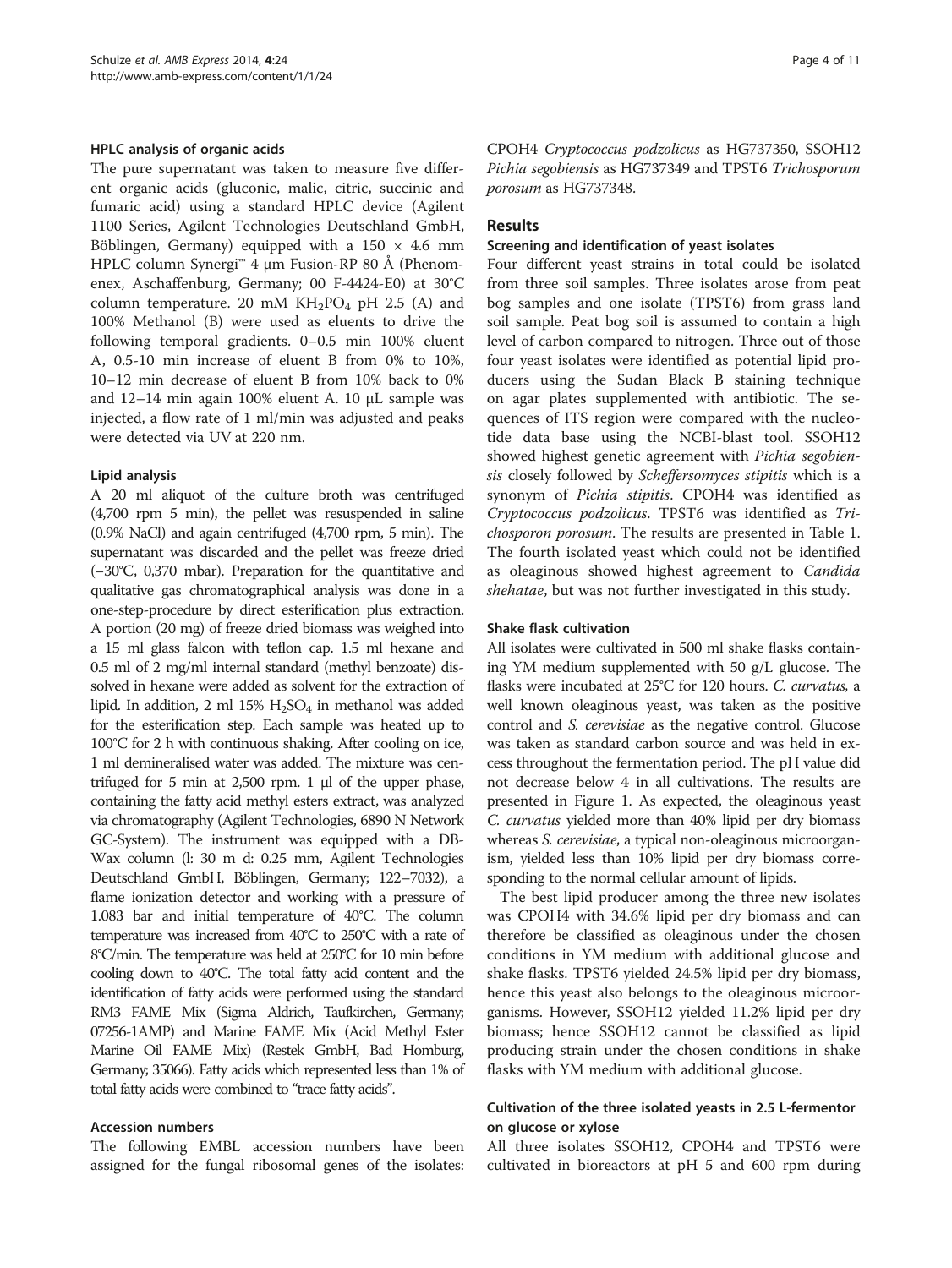| <b>Isolate</b>     | Deposited at DSMZ as<br>(EMBL accession number) | <b>Total score</b> | Query coverage [%] | E-value | Max identity | <b>Closest relative in NCBI</b><br>data bank (accession number) |
|--------------------|-------------------------------------------------|--------------------|--------------------|---------|--------------|-----------------------------------------------------------------|
| SSOH <sub>12</sub> | DSM 27193 (HG737349)                            | 1062               | 99                 |         | 99           | Pichia segobiensis (DQ409166.1)                                 |
| SSOH <sub>12</sub> | DSM 27193 (HG737349)                            | 1059               | 99                 |         | 99           | Scheffersomyces stipitis (JQ026363.1)                           |
| CPOH4              | DSM 27192 (HG737350)                            | 852                | 100                |         | 100          | Cryptococcus podzolicus (HF558652.1)                            |
| TPST6              | DSM 27194 (HG737348)                            | 878                | 100                |         | 100          | Trichosporon porosum (HF558656.1)                               |

<span id="page-4-0"></span>Table 1 Results of the sequencing of ITS region including 5.8 S rRNA of isolates SSOH12, CPOH4 and TPST6

DSMZ: German Collection of Microorganisms and Cell Cultures, EMBL: The European molecular Biology Laboratory, NCBI: National Center for Biotechnology Information.

the whole cultivation. Hence, compared to shake flask cultivation a constant pH and higher aeration rates were ensured. CPOH4 was cultivated at 20°C in preliminary studies (data not shown) revealed best growth at this temperature. SSOH12 and TPST6 were cultivated at 25°C as this was the suggested cultivation temperature for T. porosum (Middelhoven et al. [2001](#page-10-0)) and described growth conditions for S. segobiensis at ATCC data bank. The carbon source, glucose or xylose, was held in excess throughout the fermentation, but less than 90 g/L to prevent substrate inhibition. All strains were cultivated on glucose as the carbon source, but CPOH4 and TPST6 were also grown on xylose. Table [2](#page-5-0) summarizes the main results of the different fermentations; growth yield coefficient ( $y_{x/s}$ ), product yield coefficient ( $y_{p/s}$ ), volumetric productivity  $(Q_L)$ , lipid content per dry biomass (%lipid/dry biomass), lipid concentration (g/L) and detected by-products are presented. The data for CPOH4 on glucose and xylose in Table [2](#page-5-0) represent the mean from two independent fermentations. The data for TPST6 on glucose and xylose as well as the data for SSOH12 on glucose are single fermentations. To illustrate the lipid production processes in more detail the

fermentations of all three isolates are exemplarily shown for one single fermentation in Figures [2,](#page-5-0) [3, 4](#page-6-0), [5](#page-7-0) and [6](#page-7-0). Due to daily feeding of the carbon source in the case of CPOH4 and SSOH12 the values for the dry biomass are shown before and after feeding. Concerning TPST6, feeding of the carbon source was repeated only two times after 26 and 48 h. A third feeding was performed after 94 h only for the cultivation with glucose. For all isolates the lipid production started as soon as the nitrogen source NH<sub>4</sub> was totally consumed (approximately after 50 hours). The dissolved oxygen level reached minimum values of 0% during the maximal growth phase, but increased again as soon as the dry biomass started to stagnate. All three yeast isolates exceeded a lipid content of more than 20% lipid per dry biomass (Table [2](#page-5-0)). The highest lipid content was reached with yeast isolate TPST6. Using glucose as carbon source this strain produced up to 33.4% lipid per dry biomass, followed by CPOH4 (31.8%) and SSOH12 (24.6%). When cultured on xylose CPOH4 gave 26.8% lipid per dry biomass, whereas TPST6 yielded even 33.4%. Under the chosen conditions of the fermentations all three isolates may be classified as oleaginous yeasts. The determination of by-products was carried out

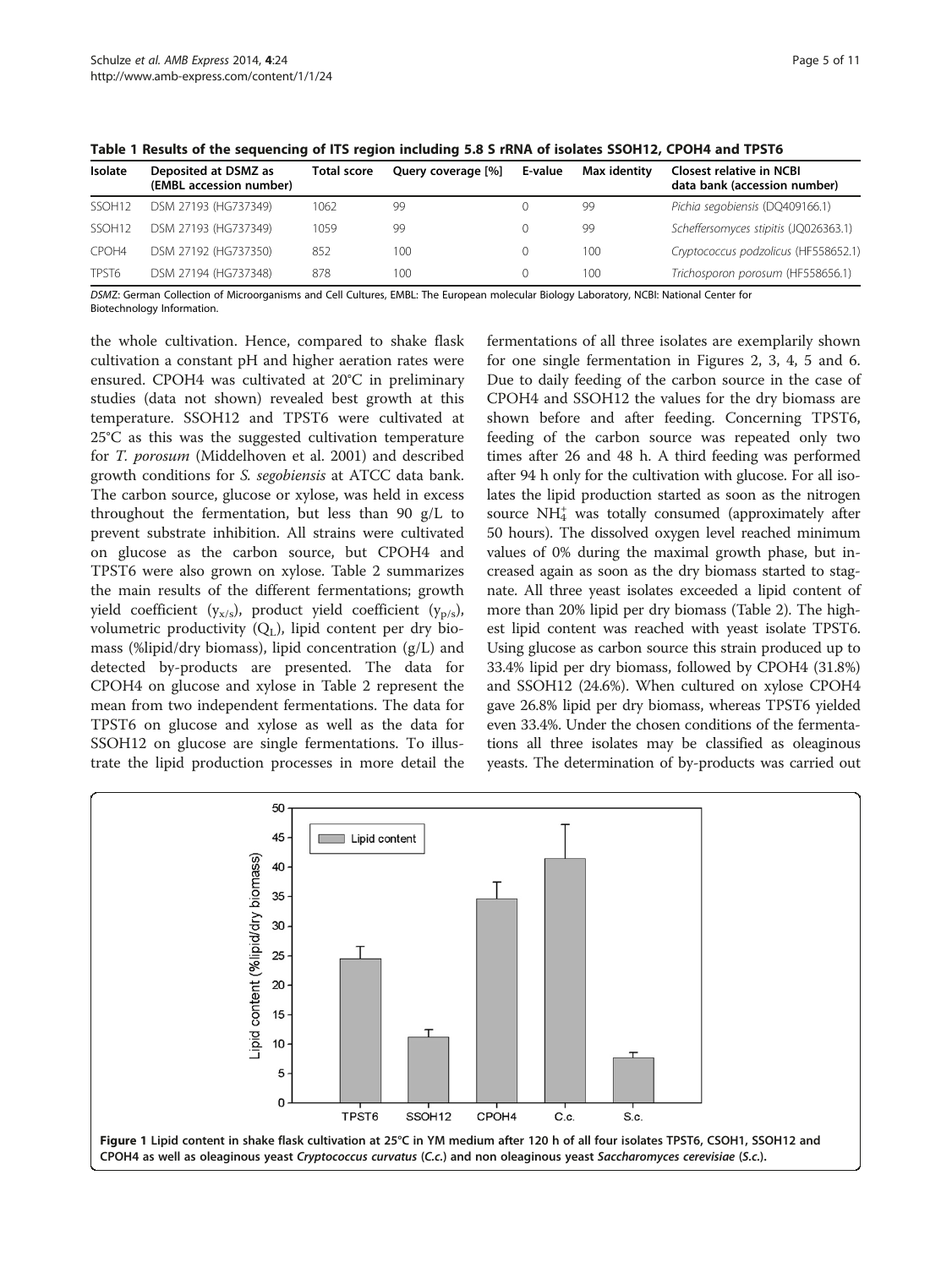| rermentations including standard deviations |                    |                   |                 |         |        |  |  |
|---------------------------------------------|--------------------|-------------------|-----------------|---------|--------|--|--|
| Isolate                                     | SSOH <sub>12</sub> | CPOH <sub>4</sub> |                 | TPST6   |        |  |  |
| Carbon source                               | Glucose            | Glucose           | Xylose          | Glucose | Xylose |  |  |
| Process time [h]                            | 188                | 188               |                 | 161     |        |  |  |
| $T$ [ $^{\circ}$ C]                         | 25                 | 20                |                 | 25      |        |  |  |
| Dry biomass <sub>max</sub> $[g/L]$          | 51.7               | $56.5 \pm 5.2$    | $41.5 \pm 1.24$ | 49.9    | 41.5   |  |  |
| $Y_{x/s}$ [g/g]                             | 0.35               | $0.50 \pm 0.0$    | $0.53 \pm 0.02$ | 0.38    | 0.41   |  |  |
| $Y_{p/s}$ [g/g]                             | 0.06               | $0.11 \pm 0.01$   | $0.09 \pm 0.0$  | 0.11    | 0.12   |  |  |
| $Q_i$ [g/L*h]                               | 0.07               | $0.09 \pm 0.04$   | $0.07 \pm 0.01$ | 0.1     | 0.09   |  |  |
| Lipid content [%lipid/dry biomass]          | 24.6               | $31.8 \pm 8.0$    | $26.8 \pm 1.2$  | 34.1    | 33.4   |  |  |
| Concentration of lipid [g/L]                | 12.7               | 18                | 11.1            | 17      | 13.9   |  |  |
| Gluconic acid [q/L]                         | n.d.               | 30                | n.d.            | 12      | n.d.   |  |  |
| Ethanol [q/L]                               | >3.3               | < 1.0             | < 1.0           | < 1.0   | < 1.0  |  |  |

<span id="page-5-0"></span>Table 2 Overview about performed fermentations of isolates SSOH12, CPOH4 and TPST6 at pH 5 in mineral salt medium; SSOH12 and TPST6 represent single fermentations, whereas CPOH4 are mean of two independent fermentations including standard deviations

as there were some indications for ethanol and acid production. In the culture broth of SSOH12 ethanol was detected whereas ethanol production in the case of CPOH4 and TPST6 was negligible (Table 2). Instead, CPOH4 and TPST6 showed evidence of acid production when cultured on glucose. This acid was identified as gluconic acid by HPLC analysis and was confirmed with an enzymatic test. Malic, citric, succinic and fumaric acids were not detected. These acids were neither detected for SSOH12 cultured on glucose nor for CPOH4 and TPST6 cultured on xylose. Cultured on glucose, CPOH4 yielded the highest lipid concentration with 18.0 g/L and the highest concentration of gluconic acid with 30 g/L, followed by TPST6 with a lipid concentration of 17.0 g/L and 12 g/L gluconic acid. SSOH12 resulted only in 12.7 g/L lipid and a minimum of 3.3 g/L ethanol as by-product. Considering the lipid

productivity  $(Q_L)$ , TPST6 grown on glucose may be the best lipid producer (0.10 g/Lh) followed by TPST6 on xylose and CPOH4 on glucose with the same value of  $0.09$  g/Lh.

## Fatty acid profile

The analysis of the fatty acid profile (Table [3\)](#page-8-0) revealed different profiles for each isolate. The main fatty acid in all isolates was oleic acid (C18:1) with content ranging between 39.6% and 59.4%. Relatively high yields of palmitic acid (C16:0) ranging from 18.4% to 21.1% were obtained in all three isolates. In addition to oleic and palmitic acid, palmitoleic acid (C16:1) with 16% was one of the main products in SSOH12 whereas CPOH4 and TPST6 produced only negligible amounts of this fatty acid. In contrast, TPST6 was characterized by high

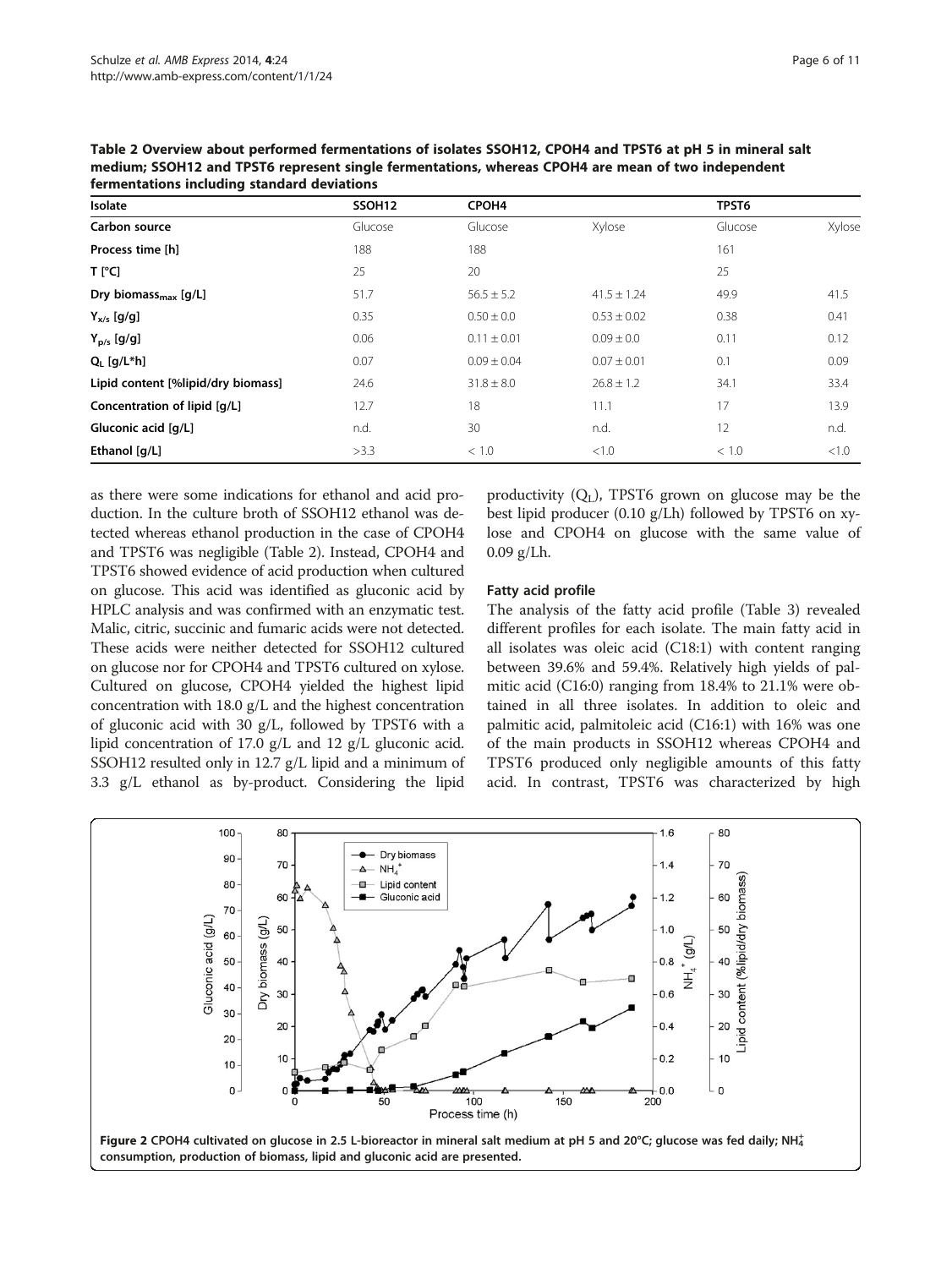<span id="page-6-0"></span>

amounts of stearic acid (C18:0) and linolic acid (C18:2) ranging between 15.5% and 18.7%. CPOH4 produced 5% of stearic acid (C18:0) and just 8.7 to 11.1% of linolic (C18:2) acid. The amount of linolenic acid (C18:3) was less than 1.3% and is therefore negligible in all isolates.

There was no remarkable difference in most of the fatty acid profile comparing glucose and xylose as the carbon source. However, for both isolates CPOH4 and TPST6 a slightly higher amount of oleic acid (C18:1) and slightly lower amount of linolic acid (C18:2) was observed when cultured on glucose.

## **Discussion**

Three new oleaginous yeast strains were isolated from soil samples arising from a peat bog and grassland using

Sudan Black B staining on agar plates. The reason for peat bog soil was the fact that it contains high amount of carbon arising from old wood and plants while nitrogen content is low. The use of a grassland sample was chosen as a comparison sample without any specific limitations.

The first strain SSOH12 was identified as Pichia segobiensis producing a considerable amount of 16% palmitoleic acid (C16:1) of total lipid amount. The second strain CPOH4 was identified as Cryptococcus podzolicus and yielded the highest lipid concentration with 18.0 g/L of all isolates. The third strain TPST6 was identified as Trichosporon porosum and produced a considerable amount of 17.8% linolic acid (C18:2) on glucose and 18.7% on xylose. All three strains have not been described as

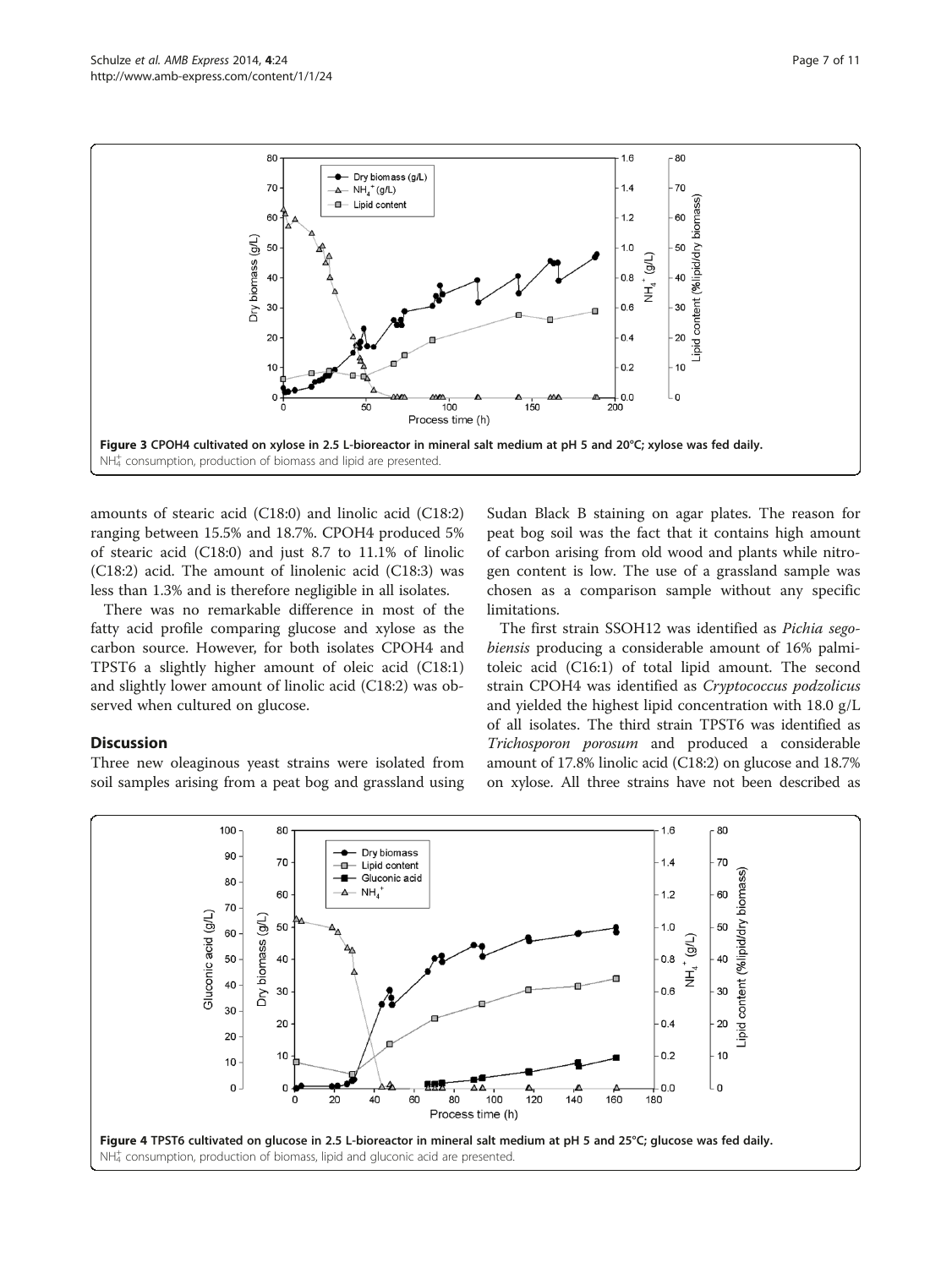<span id="page-7-0"></span>

oleaginous before. Due to sufficient production of lipid amounts and interesting fatty acid profiles, further studies of all three strains are worthwhile to establish sustainable bioprocesses for the production of adequate amounts of microbial oil for industrial applications.

## Influence of cultivation conditions on lipid production for screening experiments

Different lipid contents per dry biomass were reached depending on the manner of cultivation, if choosing a shake flask or a bioreactor. C. podzolicus CPOH4 and T. porosum TPST6 were able to produce high amounts of lipid between 24.5% and 34.1% lipid per dry biomass in both cultivation methods. In contrast, P. segobiensis SSOH12 with just 11.2% lipid per dry biomass could not

be classified as oleaginous yeast when cultured in shake flasks with the chosen medium. However, when cultured in a 2.5 L-bioreactor 24.6% lipid per dry biomass was realized with P. segobiensis SSOH12, which corresponds to twice the amount obtained with shake flask cultivation. Low aeration rates in shake flasks may be the reason for low lipid level since increasing cell densities lead to less available oxygen. Moreover, a nitrogen limiting mineral salt medium with adequate buffering capacities would be more appropriate for shake flask cultures. Under low aeration rates facultative anaerobic strains start to produce ethanol. It is thought that the oxygen limitation during the maximal growth phase in the cultivations with bioreactors occurred as the agitation speed was too low for the present cell density. In the present study

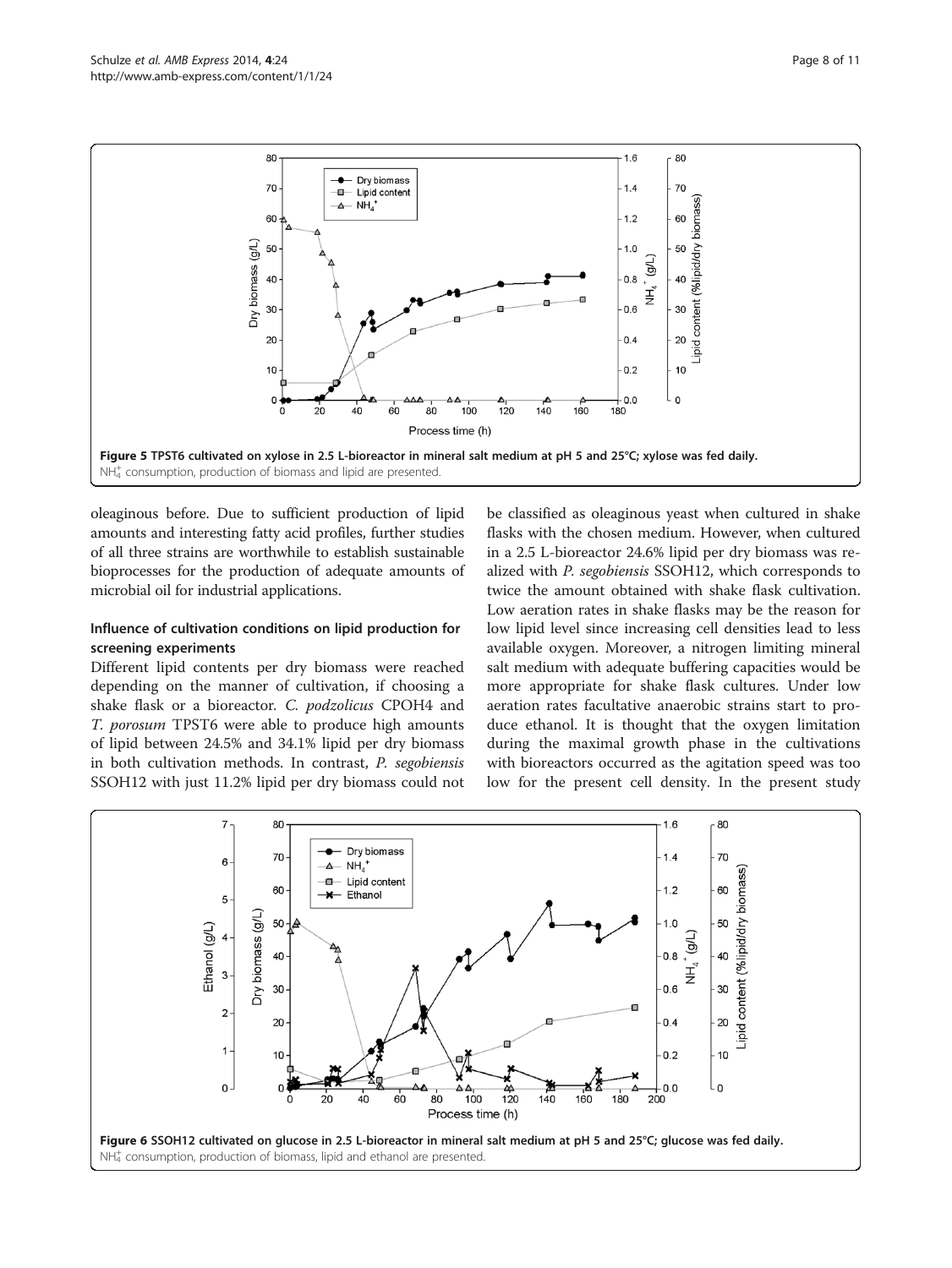| Isolate            | Carbon source | Type of fatty acid (% of total fatty acids) |       |       |       |       |       |                   |  |
|--------------------|---------------|---------------------------------------------|-------|-------|-------|-------|-------|-------------------|--|
|                    |               | C16:0                                       | C16:1 | C18:0 | C18:1 | C18:2 | C18:3 | Trace fatty acids |  |
| SSOH <sub>12</sub> | Glucose       | 19.1                                        | 16.0  | 2.0   | 51.8  | 7.5   | 0.5   | 3.1               |  |
| CPOH4              | Glucose       | 18.4                                        | 0.3   | 5.3   | 59.4  | 8.7   | 0.9   | 7.0               |  |
|                    | Xylose        | 20.1                                        | 0.4   | 4.7   | 55.1  | 11.1  | 1.1   | 7.5               |  |
| TPST6              | Glucose       | 19.5                                        | 0.3   | 17.0  | 40.4  | 17.8  | 1.3   | 3.7               |  |
|                    | Xylose        | 21.1                                        | 0.3   | 15.5  | 39.6  | 18.7  | 1.0   | 3.8               |  |

<span id="page-8-0"></span>Table 3 Fatty acid profile of the three isolates SSOH12, CPOH4 and TPST6 with respect to chosen carbon source employed in growth medium; amounts of fatty acids are given in% on total fatty acids; fatty acids detected with amounts less than 1% are combined to "Trace fatty acids"

P. segobiensis SSOH12 produced ethanol as by-product as soon as the dissolved oxygen level reached 0% (data not shown). Hence, this strain may be classified as a facultative anaerobic yeast. This shows the importance of adequate aeration even for screening experiments. To prevent the production of ethanol and to increase the production of lipid by higher dissolved oxygen the agitation speed has to be increased. Further experiments should be done with controlled dissolved oxygen. Strains that gave a positive test result with Sudan Black B staining on agar plates, but a negative result in shake flasks with YM medium supplemented with glucose, are worthwhile to examine in further detail in a well aerated bioreactor as not only the nitrogen limitation but also the sufficient oxygen supply may be a prerequisite for lipid production.

In addition to the oxygenation rate, the pH of the medium is also an important parameter to consider during the screening of lipid producing strains as the pH value cannot be controlled in shake flasks. Most strains are acid labile and would not grow well in acidic environment like Candida shehatae (Kastner et al. [1996\)](#page-10-0), and therefore would even not produce any favored lipid. The shake flask cultivation of C. curvatus and C. podzolicus CPOH4 in mineral salt medium (data not shown) resulted in a decrease of the pH value from 5.0 to 2.0 within 60 hours. The well known oleaginous yeast C. curvatus produced just a maximum of 15% lipid per dry biomass under these conditions whereas C. podzolicus CPOH4 ended up with 23% lipid within 100 h cultivation time (data not shown). The advantage of *C. podzolicus* CPOH4 is its acid resistance, which is beneficial in podsol soil, an acidic environment, from which *C. podzoilicus* CPOH4 could be isolated and from which its name arose (Botes et al. [2005\)](#page-9-0). Cultivating C. curvatus in YM medium the pH decreased only from 5 to 4 and yielded up to more than 40% lipid per dry biomass. This shows that the YM medium supplemented with glucose has good buffering conditions and is a useful medium for a first examination of yeast strains.

## Characterization of newly isolated strains

SSOH12 was identified as *Pichia segobiensis*. This strain belongs to the ascomycetes. The second highest agreement

of SSOH12 was with Scheffersomyces stipitis, also known as Pichia stipitis. Pichia stipitis (Nigam [2001](#page-10-0)) and Scheffersomyces stipitis (Liu et al. [2010\)](#page-10-0) are well described within the context of microbial ethanol production, but have not been mentioned previously with regards to lipid production. Furthermore they are able to assimilate hemicellulosic compounds (Ferreira et al. [2011](#page-9-0); Nigam [2001](#page-10-0)).

Aside from the focus on the production of ethanol under anaerobic conditions, this study has shown that P. segobiensis SSOH12 is able to produce more than 24% lipid content under aerobic conditions and sufficient oxygenation. As the ethanol production of P. segobiensis SSOH12 commences only after oxygen limitation occurs, the crabtree effect like in Saccharomyces cerevisiae (Al-mhanna [2010](#page-9-0)) is excluded. This could be confirmed for the closely related yeast, Scheffersomyces stipitis (Papini et al. [2012](#page-10-0)). Under aerobic conditions this yeast can be classified as oleaginous yeast and process optimization with higher dissolved oxygen level might increase the lipid yield.

The special feature of P. segobiensis SSOH12 concerning the fatty acid profile is the different composition to most other oleaginous yeast containing a fatty acid similar to cacao-butter with the main components of C16:0, C18:0, C18:1 and C18:2. In addition, P. segobiensis SSOH12 comprises 16% palmitoleic acid (C16:1), an omega-7 mono-unsaturated fatty acid which has been shown to have positive effects against obesity (Yang et al. [2011](#page-10-0)) and potential for the prevention of brain and cardiovascular diseases (Matsunaga et al. [1995\)](#page-10-0). It is a component of some oil seeds, especially sea-buckthorn (Fatima et al. [2012](#page-9-0)) or macadamia (Nestel et al. [1994](#page-10-0)). An alternative source via microbial production is the opportunity to produce palmitoleic acid in sufficient quantities for possible future applications in medicine. P. segobiensis SSOH12 has been described as one of the best xylose-converting strains (Liu et al. [2010;](#page-10-0) Toivola et al. [1984](#page-10-0)). Hence, the investigation of lipid production with xylose as the carbon source may be a worthwhile exercise.

The two other isolated strains were identified as Cryptococcus podzolicus (CPOH4) and Trichosporon porosum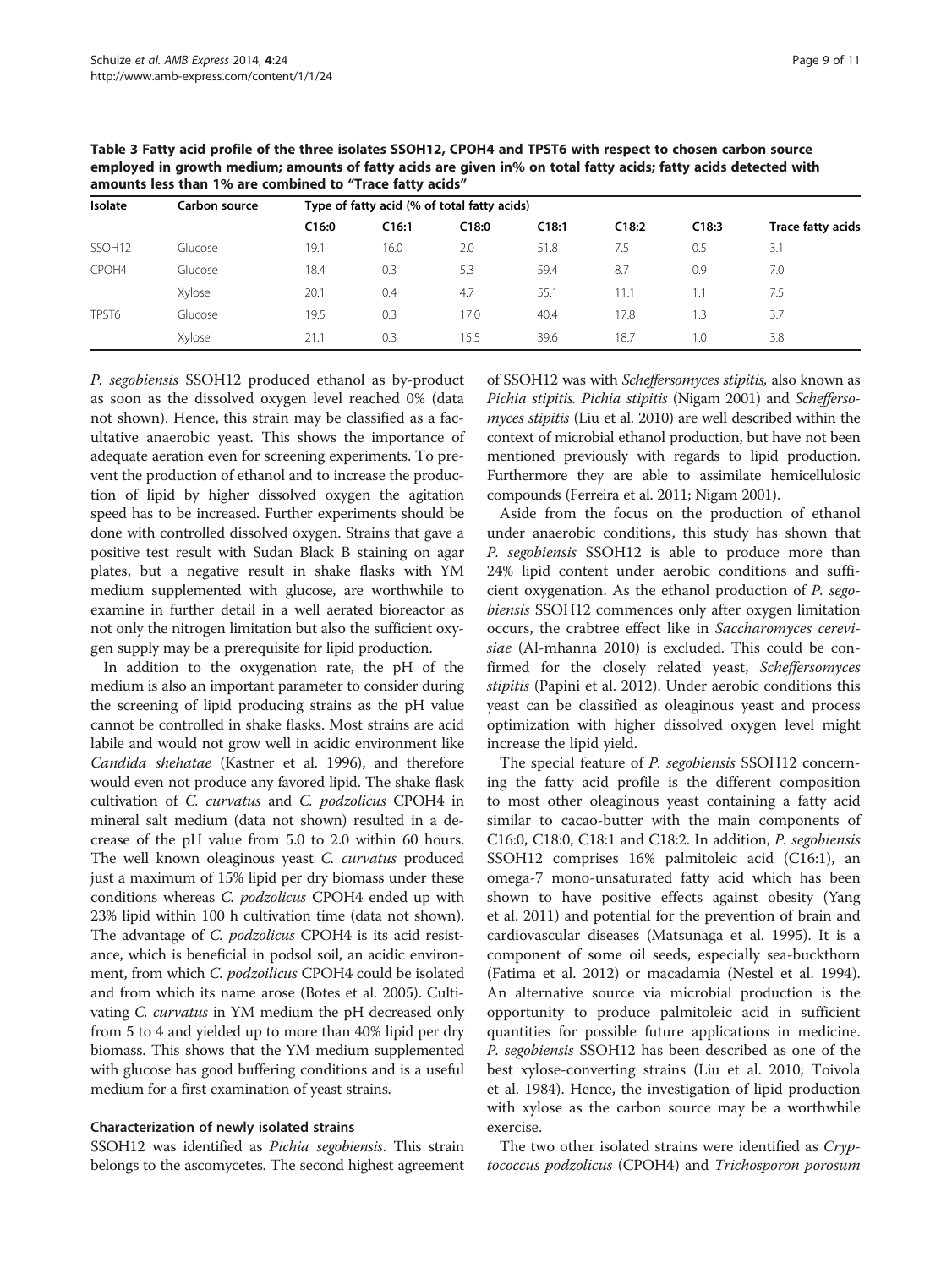<span id="page-9-0"></span>(TPST6). Both strains belong to the yeast-like anamorphic basidiomycetes and are found in soil (Botes et al. 2005; Colombo et al. 2011). They are also known to assimilate hemicelluloses (Middelhoven et al. [2001](#page-10-0); Shubakov [2000\)](#page-10-0).

Trichosporon sp. and Cryptococcus sp. in general are known to belong to the oleaginous strains (Gujjari et al. [2011](#page-10-0); Zhu et al. [2008](#page-10-0); Hu et al. [2011](#page-10-0)), whereas T. porosum and C. podzolicus have not been mentioned before in relation to microbial oil production. The results of this study reveal that both strains are able to produce at least 30% lipid per dry biomass when grown on glucose or xylose as carbon source. Therefore, C. podzolicus CPOH4 and T. porosum TPST6 can be characterized for the first time as oleaginous yeasts. T. porosum TPST6 produced in this study almost 20% linolic acid which makes it unique among other Trichosporon species which generally yield less than 10%, e.g. Trichosporon fermentans less than 8% (Huang et al. [2012](#page-10-0)) and Trichosporon cutaneum less than 3.4% (Hu et al. [2011](#page-10-0)).

The first assumption to explain the observed acid production in the culture broth of CPOH4 and TPST6 was that excessive citric acid may be secreted into the medium which serves as a precursor for Acetyl-CoA and further for the production of triacylglycerides in oleaginous strains (Ratledge [2002](#page-10-0)). However, no citric acid could be determined in this study. Instead, gluconic acid was measured as additional by-product with high concentrations up to 30 g/L for C. podzolicus CPOH4 and 12 g/L for T. porosum TPST6. Both strains are simultaneous producers of lipid and gluconic acid.

Gluconic acid and its derivates find wide application in the food and pharmaceutical industries. Therefore it could be worthwhile to improve gluconic acid production with the newly isolated yeasts C. podzolicus CPOH4 or T. porosum TPST6. The ascomycete Aspergillus niger (Ramachandran et al. [2006\)](#page-10-0) and yeast like Aureobasidium pullulans (Anastassiadis and Rehm 2006) are other examples of gluconic acid producers with high production rates of 120–140 g/L and up to 370 g/L, respectively.

C. podzolicus CPOH4 and T. porosum TPST6 give the opportunity to favor either the production of intracellular oil or the production of gluconic acid or rather the simultaneous production. An advantage of the simultaneous production of lipid and gluconic acid would be the easy separation of both products as the oil is produced intracellular, whereas the gluconic acid is secreted into the culture broth. Higher aeration rates to prevent oxygen limitation are required in any case to increase the product levels, although ethanol production is negligible. Negligible ethanol production which started just at the stage of oxygen limitation verifies that both strains are crabtree negative. To avoid the production of gluconic acid as by-product in a lipid production process, xylose may be the carbon source of choice. However, another

interesting approach could be the combined feeding of glucose and xylose as both carbon sources are components of hydrolyzed wood and straw waste. If glucose and xylose were consumed simultaneously hydrolyzed straw and wood wastes could be used as low-cost carbon source. Trichosporon cutaneum (Hu et al. [2011\)](#page-10-0) and Cryptococcus curvata (Heredia and Ratledge [1988\)](#page-10-0) could be described as such strains. The use of other low-cost carbon sources and further process optimization to increase the lipid yield are further possible approaches.

Both isolates C. podzolicus CPOH4 and T. porosum TPST6 are suitable for a lipid production bioprocess, but *T. porosum* TPST6 shows a more interesting fatty acid profile with 18.7% linoleic acid (C18:2). Moreover, xylose as carbon source favours the lipid production whereas glucose as carbon source leads to a simultaneous production of gluconic acid and intracellular lipid.

P. segobiensis is worthwhile to be further investigated because of its considerable amount (16%) of plamitoleic acid (C16:1) which may be suitable for medical applications.

#### Competing interests

The authors declare that they have no competing interests.

#### Acknowledgements

This work was funded by the "Bundesministerium für Wirtschaft und Technologie" within the ERA SME project BiCycle Integrated new concept(s) for the production of Single Cell Oils (SCO's) on an economic scale in cooperation with the companies EnBW AG, EVONIK Industries AG, B.R.A.I.N AG and Phytowelt Green Technologies GmbH.

#### Received: 30 December 2013 Accepted: 3 January 2014 Published online: 18 March 2014

#### References

- Al-mhanna MNM (2010) Observation of Crabtree effect and diauxic behaviour of yeast by using absorption. Chem Eng Trans 21:1465–1470, doi:10.3303/ CET1021245
- Anastassiadis S, Rehm H-J (2006) Continuous gluconic acid production by the yeast-like Aureobasidium pullulans in a cascading operation of two bioreactors. Appl Microbiol Biotechnol 73(3):541–548, doi:10.1007/s00253-006-0499-y
- Botes AL, Lotter J, Rhode OHJ, Botha A (2005) Interspecies differences in the enantioselectivity of epoxide hydrolases in Cryptococcus laurentii (Kufferath) C.E. skinner and Cryptococcus podzolicus (Bab'jeva & Reshetova) Golubev. Syst Appl Microbiol 28(1):27–33, doi:10.1016/j.syapm.2004.10.003
- Colombo AL, Padovan ACB, Chaves GM (2011) Current Knowledge of Trichosporon spp. and Trichosporonosis. Clin Microbiol Rev 24(4):682–700
- Evans CT, Ratledge C, Gilbert SC (1985) A rapid screening method for lipid accumulating yeast using a replica printing technique. J Microbiol Methods 4(3–4):203–210
- Fatima T, Snyder CL, Schroeder WR, Cram D, Datla R, Wishart D, Weselake RJ, Krishna P (2012) Fatty acid composition of developing sea buckthorn (Hippophae rhamnoides L.) berry and the transcriptome of the mature seed. PLoS ONE 7(4):e34099, doi:10.1371/journal.pone.0034099
- Ferreira AD, Mussatto SI, Cadete RM, Rosa CA, Silva SS (2011) Ethanol production by a new pentose-fermenting yeast strain, Scheffersomyces stipitis UFMG-IMH 43.2, isolated from the Brazilian forest. Yeast 28(7):547–554, doi:10.1002/ yea.1858
- Fujita SI, Senda Y, Nakaguchi S, Hashimoto T (2001) Multiplex PCR using internal transcribed spacer 1 and 2 regions for rapid detection and identification of yeast strains. J Clin Microbiol 39(10):3617–3622, doi:10.1128/ jcm.39.10.3617-3622.2001
- Griffiths MJ, Harrison STL (2009) Lipid productivity as a key characteristic for choosing algal species for biodiesel production. J Appl Phycol 21(5):493–507, doi:10.1007/s10811-008-9392-7